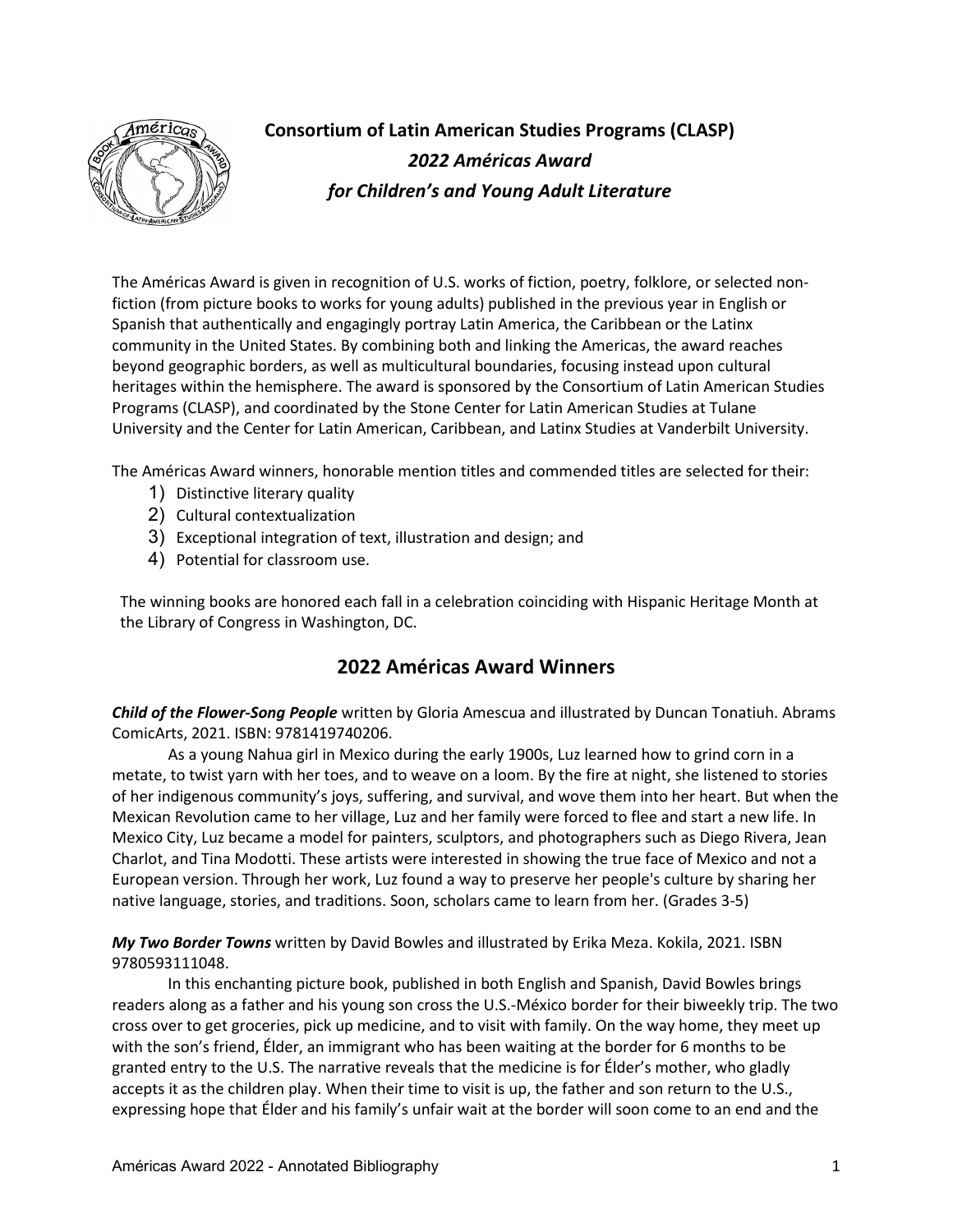friends can play together unimpeded by the border. Bowles's prose, punctuated by Erika Meza's poignant and touching artwork, invites readers to humanize the border and seek understanding and empathy for immigrant communities. (Grades K-4)

# **2022 Américas Award Honorable Mention Titles**

*Barefoot Dreams of Petra Luna* written by Alda P. Dobbs. Sourcebooks Young Readers, 2021. ISBN: 9781728234656.

This middle grade adult novel introduces us to the history of the Mexican revolution, the conflicts of mixed identities, of war shaping lands, and the resilience of humanity. Based on the real life of the author's great-grandmother, we follow the vivid story of a twelve-year-old girl who is now responsible for the welfare of her two younger siblings and her grandmother. Petra walks barefoot through the harsh desert of the Mexican Revolution holding a piece of coal between her fingers. The rock is the only gift she has from her father, a simple piece of coal that has the potential of becoming a diamond, a hidden treasure, a piece of hope. During her journey she will learn about the struggles of her people, from the soldadera women, the mothers and grandmothers who nurture armies, the communities that fight for justice, and those who are forced to fight against their own people. Petra will realize that she is also a warrior, that she is full of the courage that drives her to save her family. Petra Luna is not dreaming alone, there will be so many people who, like her, hold on to that hope, the treasure of finding a prosperous safe place they can call home. (Grades 3 and up)

*Niños: Poems for the Lost Children of Chile* written by María José Ferrada and illustrated by María Elena Valdez. Eerdmans Books for Young Readers, 2021. ISBN 978-0802855671.

*Niños: Poems for the Lost Children of Chile* pays tribute to the thirty-four children under the age of fourteen who lost their lives under the military dictatorship of General Augusto Pinochet. Each child is remembered by their first name with a free-form verse and lovely, softly drawn illustration – it is a profoundly moving, quiet experience to think about each child and to sit with the discomfort of knowing how their lives were taken through no fault of their own. The last pages list their full names and ages noting that thirty-two were executed and one remains listed as arrested and disappeared. And one, just one, Pablo Athanasiu, was on the list until 7 August 2013, the day he was found alive by the Abuelas of the Plaza de Mayo. *Niños: Poems for the Lost Children of Chile* is an important reminder to never forget the horrors of war. (Grades 8-12)

*The Last Cuentista* written by Donna Barba Higuera. Levine Querido, 2021. ISBN 9781646140893.

The power of stories and storytelling are at the center of Donna Barba Higuera's *The Last Cuentista.* As Earth is about to be destroyed, 12 year-old Mexican-American Petra Peña, her brother Javier, and scientist parents are some of the few selected to board an interstellar ship that will take them to another planet to start anew. All those aboard the ship go into a deep sleep where they will be subconsciously educated on subjects that will aid in their new existence as humankind's last survivors. As an elective, Petra choses to learn Earth's mythologies as she wants to become a great storyteller. However, as she wakes up after the 400-year-long journey, Petra realizes a group called the Collective took over the mission and imposed that all passengers lose their memories of Earth and their previous lives. Petra is the only one who remembers her life, home planet, and its mythologies. Now it is her responsibility to keep these stories alive and share them with her fellow passengers as a way to regain their memories. Barba Higuera's compelling science-fiction novel explores the power of stories and storytelling as being at the core of humanity no matter the place or circumstances at hand. (Grades 5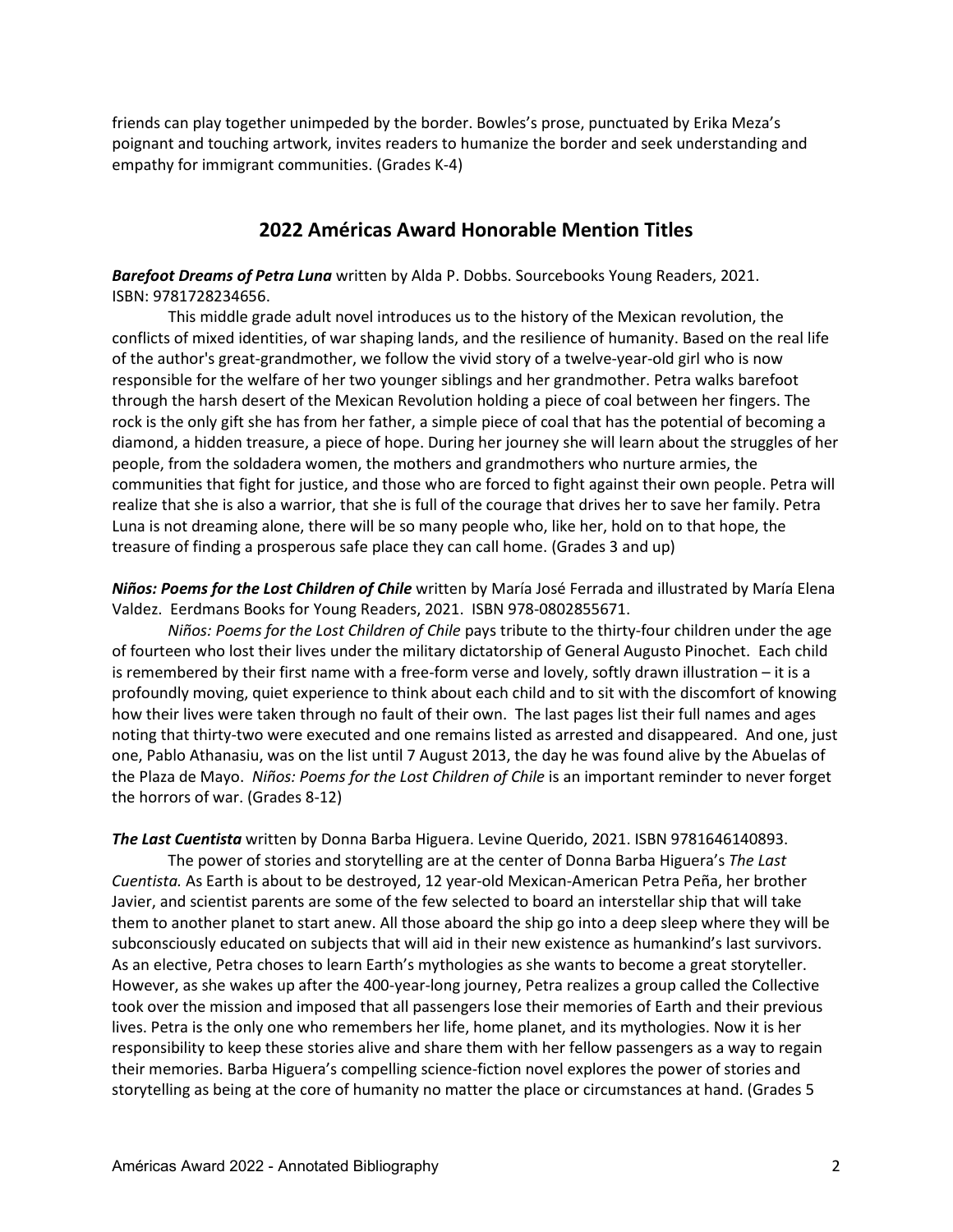and up)

# **2022 Américas Award Commended Titles**

*ABC El Salvador* written by Holly Ayala and illustrated by Elizabeth Gómez. Luna's Press Books, 2021. ISBN 978-0964120358.

*ABC El Salvador* is a delightful bilingual children's book that introduces the ABCs through a brother and sister duo: Xiomara and Kevin -- whose names are also featured as part of the alphabet in this beautifully illustrated book. *ABC El Salvador* is rich in cultural content and joyously celebrates traditions unique to the region. The illustrations come alive with brilliant, saturated tropical colors. Xiomara and Kevin share their favorite foods, family, and places in El Salvador. It is a delightful book and just in case you do not know the Salvadoran words… there is a glossary to ensure that we know Q is for quesadilla – a traditional sweet bread made of cheese, sugar, and sesame seeds. *ABC El Salvador* is written for early readers. (Pre-school – 2<sup>nd</sup> grade)

*Aqui era el paraiso/Here Was Paradise* written by Humberto Ak'abal and illustrated by Amelia Lau Carling. Groundwood Books Ltd, 2021. ISBN: 9781773064956.

*Aquí era el paraíso / Here Was Paradise* is a selection of poems written by the great Maya poet Humberto Ak'abal. They evoke his childhood in and around the Maya K'iche' village of Momostenango, Guatemala, and also describe his own role as a poet of the place. Ak'abal writes about children, grandfathers, and mothers, animals, ghosts, and thwarted love, and fields, rains, poetry, poverty, and death. (Grades 4-7)

*Coquí in the City* written and illustrated by Nomar Perez. Dial Books, 2021. ISBN 9780593109038.

This vibrant picture book written and illustrated by Normar Perez follows little Miguel and his pet frog Coquí. Miguel and Coquí are always together going around San Juan greeting neighbors, visiting family, and shopping at the panadería. One day Miguel learns that he will be moving with his parents to the United States, leaving Coquí behind. Once in New York City, he misses Coquí but is also homesick for his native San Juan and his loving grandparents, especially his abuelo's stories about meeting baseball legend Roberto Clemente. To lift his spirits, Miguel and his mom go out exploring what the city has to offer. Although it is very different, Miguel is able to find familiar sights that reminds him of Puerto Rico, knowing it will always be with him. (Grades PreK-2)

*Isabel and Her Colores Go to School* written by Alexandra Alessandri and illustrated by Courtney Dawson. Sleeping Bear Press, 2021. ISBN: 9781534110632.

This heartwarming children's book features a little girl who must face the fear of not only her first day of school, but also a new language. Everything seems scary and confusing, until she discovers there are more ways to communicate than just through words. Helped by the language of colors she finds a way to speak through her art. This is how she learns to use her love for colores and her creativity to make a new friend. Isabel's story is a universal story where many young children who have to navigate the transition between new schools and new languages can see themselves represented. (Grades Pre K-2)

*Lotería* written by Karla Arenas Valenti and illustrated by Dana SanMar. Knopf Books for Young Readers, 2021. ISBN: 9780593176962.

Drawing on influences from magical realism, el Día de los Muertos, and the traditional bingo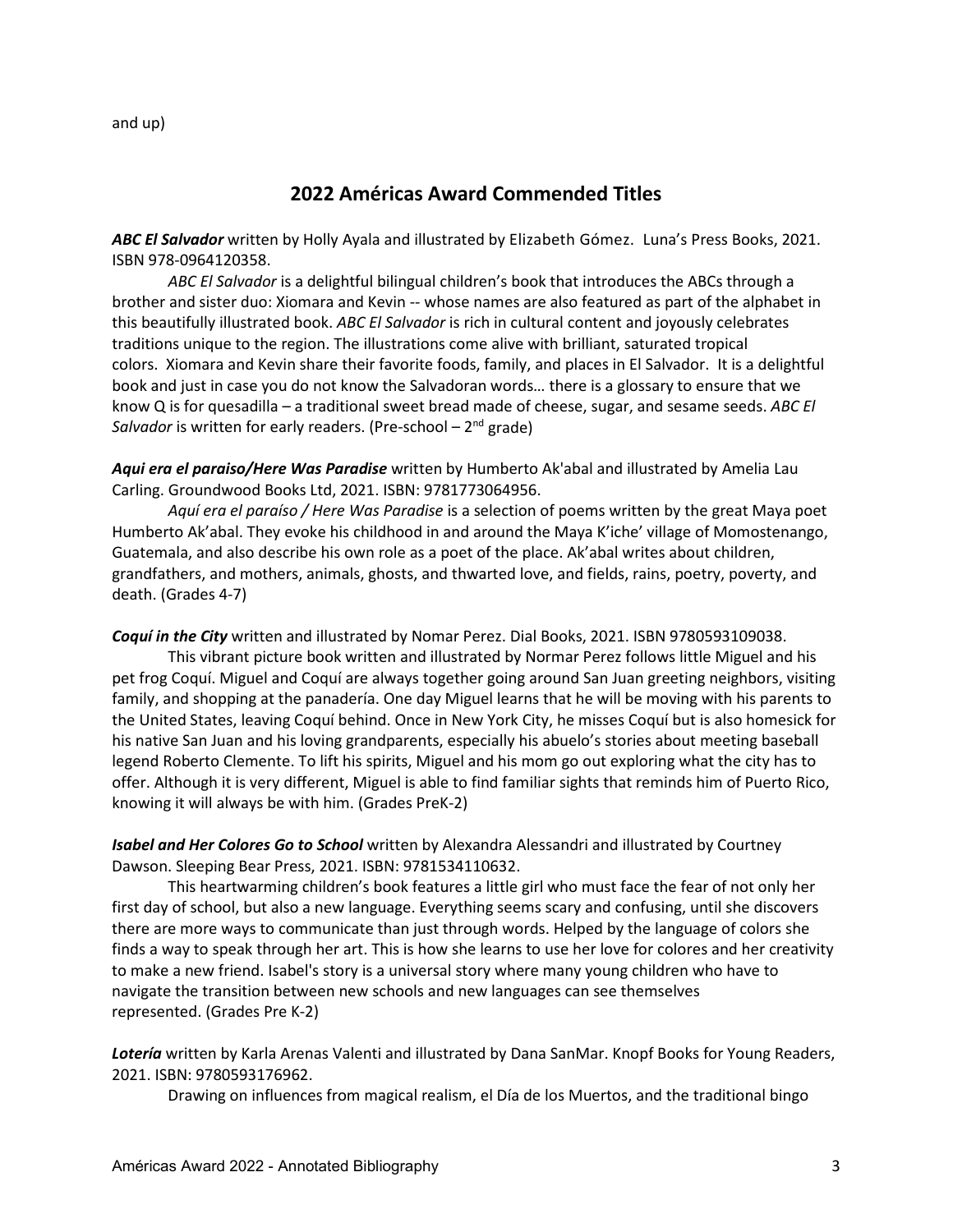game lotería, Karla Arenas Valenti weaves a tale of magic and sacrifice. As Death (La Catrina) and Life reunite to play their annual game of lotería, the seemingly-innocent game holds eleven-year-old Clara's life in the balance. Chosen by a twist of fate, Clara encounters manifestations of the various lotería cards Life and Death pull. Ultimately, the game finds Clara transported to a mythical world in order to save her younger cousin who has been whisked away to be drained of his youth. Life and Death's game seems to control Clara's journey, divesting her of her agency or volition, yet Clara surprises the two supernatural figures at every turn. Her final sacrifice to save her cousin turns their game on its head, demonstrating that love and choice are themselves magic. (Grade 6-9)

#### *¡¡Manu!!* Written and illustrated by Kelly Fernández. Graphix, 2021. ISBN: 9781338264197.

Manu had certainly always been a bit different than her classmates at their school for magic and witchcraft, but that difference was always brushed aside and attributed to her troublemaking ways. Her classmates regard her with annoyance, except Josefina, Manu's best friend. When Manu's magic begins to wane following an ill-fated prank, Manu summons a monster who will supposedly return her magic, but the monster breaks free and escapes to the woods. After inadvertently starting a fire on school grounds, Manu also flees into the forest where she encounters the monster. This meeting triggers Manu's own inherent monstrosity, calling into question if her differences really do boil down to her mischief or if they indicate that she is something other than human. This enchanting graphic novel utilizes its fantastic setting and characters to explore identity, gender expression, and first romance. Fernández's illustrations are straightforward and unique in style, and the graphic novel format invites multiple ways of reading and engaging with text and images. (Grades 4-8)

### *Neverforgotten* written by Alejandra Algorta and illustrated by Iván Rickenmann, with English translations by Aida Salazar. Levine Querido, 2021. ISBN 9781646140947.

In this debut novel, Alejandra Algorta tells the story of a boy, his bicycle, and his town of Bogota. The boy, Fabio learns to ride an old bike and soon becomes inseparable from it, gliding through town appearing as if he was flying. He even becomes a leader to his friends, who would trail behind him through Bogota's streets. One fateful day, he forgets how to ride his bike. He tries and tries but keeps falling almost as if his body refuses to comply with muscle memory. Fabio knows he will never be the same. The setting in Bogota plays just an important role in the narrative as Fabio describes the streets as they are on and off his bike. Fabio needs to ride his bike just as the ever-growing city needs to be explored and his journey ,while being of loss, will also lead to discovery. (Grade 3 and up)

### *On the Hook* written by Francisco X. Stork. Scholastic Press, 2021. ISBN 9781338692150.

*On the Hook* is an important book that centers Hector, an above average student and captain of the chess team who lives in El Paso and sees college as his future. Hector has no complaints, but for the fact that he is relentlessly bullied by Joey, the younger brother of a local gang member. Hector lives in fear by the constant terror inflicted upon him by Joey and as hard as he tries to be invisible, Joey finds him and threatens him. In a split second of outrage and uncontrollable anger, Hector shifts the steady course of his life, and the consequence of his actions place him and Joey into the same reformatory school for boys. It is there that he trades reading lessons for boxing lessons and there that Hector grapples with the larger lessons of life and wrestles with the first step of living with courage… the ability to shift away from anger and to give up on revenge. (Grade 9-12)

*The Life of – La Vida de Dolores* written by Patty Rodriguez and Ariana Stein and illustrated by Citlali Reyes. Lil' Libros Press, 2021. ISBN 9781947971585.

*The Life of – La Vida de Dolores* is an important bilingual board book about the co-founder of the United Farm Workers of America, Dolores Huerta. This short biography takes us through the key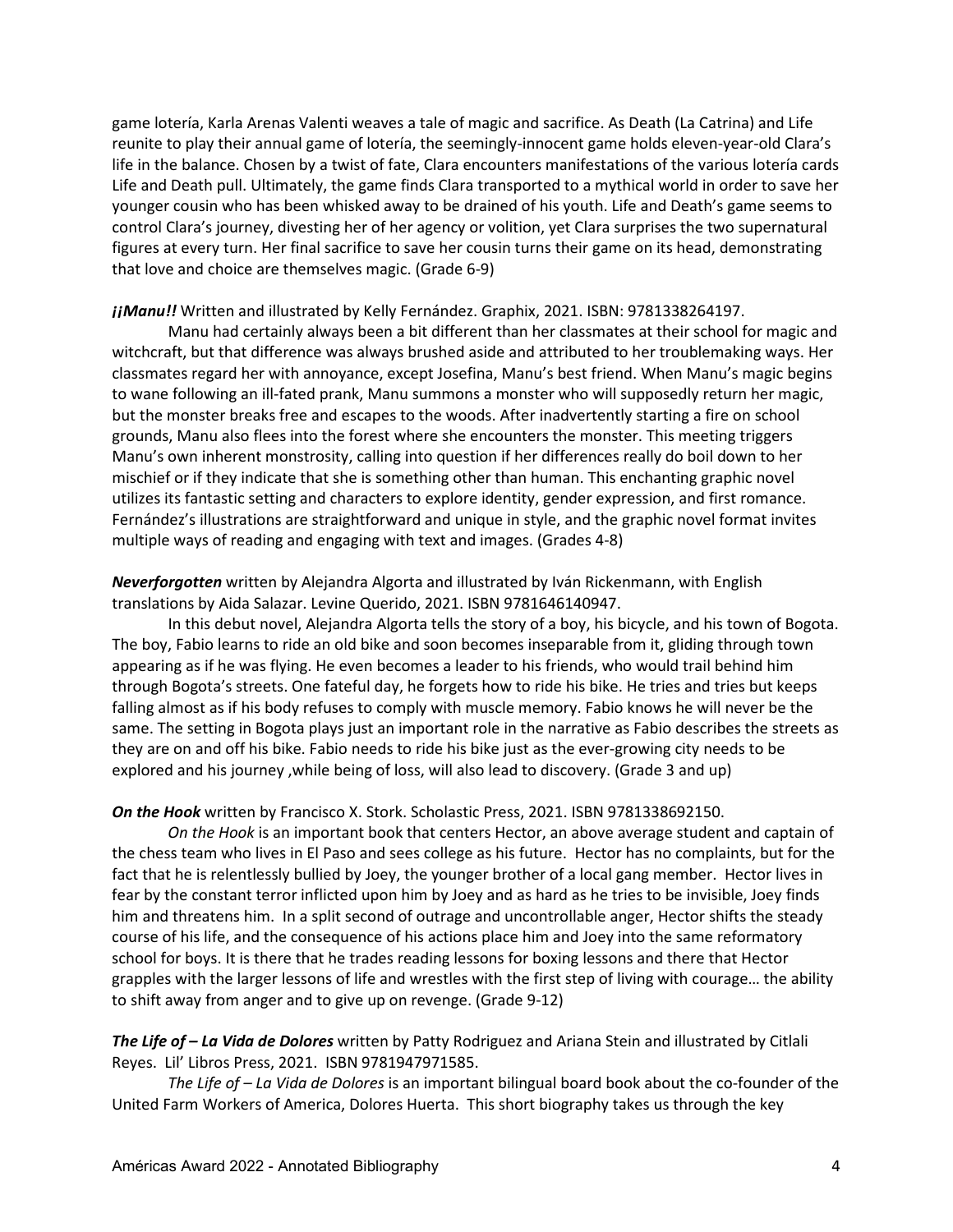highlights of her early life and the influences that shaped her leadership skills. Huerta is noted not only as a labor leader and negotiator but also a civil rights activist. This book for young readers introduces us to the 1965 Delano grape boycott, the longest strike in U.S. history (1965-1970). Important to this campaign was her rallying cry: ¡Sí se puede! Yes you can! *The Life of – La Vida de Dolores* is an inspiring, powerful, and uplifting book that centers her life-long commitment to social justice. (Pre-K –1st grade)

*The Mirror Season* written by Anna-Marie McLemore. Feiwel & Friends, 2021. ISBN: 9781250624123.

Characteristic of Anna-Marie McLemore's lush fairytale retellings, *The Mirror Season* draws inspiration from the Snow Queen to render a heartbreaking story about two teens, Ciela and Lock, who were both sexually assaulted at the same party. Ciela, who possesses the magic to satiate any emotional hunger by suggesting the perfect pan dulce for every customer at her panadería, loses her magic following the assault. Perhaps more alarming, however, is the icy glass that is overtaking the town, shattering and lodging its cold magic into Lock. Ciela's desire to save him from the mirrored glass and its grievous magic is complicated by their shared trauma. If she were to tell him about the glass, she risks revealing that they both were victimized that night—and Ciela isn't ready to face that reality, at least not until it becomes necessary to save them both. In keeping with McLemore's other works, queer characters hold affirming roles, even as the plot of *The Mirror Season* centers on tough topics. (Grades 10-12)

*To Carnaval! A Celebration in Saint Lucia* written by Baptiste Paul and illustrated by Jana Glatt. Barefoot Books, 2021. ISBN 9781646861613.

Carnival celebrations take place all over the world and are significant cultural events in Latin American culture. In *To Carnaval! A Celebration in Saint Lucia*, we follow little Melba as she makes her way to the carnival parade on Main Street. Melba experiences the sights, sounds, and tastes of Saint Lucia as she meets all kinds of characters on the road to carnival. Although there are quite a few delays in their journey, Melba never loses her carnival spirit. This wonderful book filled with vibrant illustrations by Jana Glatt includes facts about Saint Lucia, Creole, and Carnival. (Grades K-3)

### *When We Make It* written by Elisabet Velasquez. Dial Books, 2021. ISBN: 9780593324486

Sarai is a first-generation Puerto Rican question asker who can see with clarity the truth, pain, and beauty of the world both inside and outside her Bushwick apartment. Together with her older sister, Estrella, she navigates the strain of family traumas and the systemic pressures of toxic masculinity and housing insecurity in a rapidly gentrifying Brooklyn. Sarai questions the society around her, her Boricua identity, and the life she lives with determination and an open heart, learning to celebrate herself in a way that she has long been denied. (Grades 9-12)

*Your Heart, My Sky: Love in a Time of Hunger* written by Margarita Engle. Atheneum Books for Young Readers, 2021. ISBN 9781534464964.

Margarita Engle's novel in verse *Your Heart, My Sky* is set during Cuba's período especial en tiempos de paz ("the special period in times of peace"), a period in the country's history when many of its citizens experienced starvation. The poems follow Liana, Amado, and the signing dog, their canine companion that also partakes in the story as an observer and a sort of cupid for Liana and Amado. Set in the summer of 1991 as the Pan American Games in Havana further limited the access to food for Cubans throughout the island, Liana and Amado struggle each day as there is not enough food to eat. They find each other and admire their individual acts of resistance as they both refuse to partake in governmentmandated summer youth programs. As they grew restless and braver, hunger forces them to consider staying and starving or fleeing across the sea as refugees in a perilous journey. Engle centers the story on the blossoming love between Liana and Amado, which helps them satiate their spirits while surviving